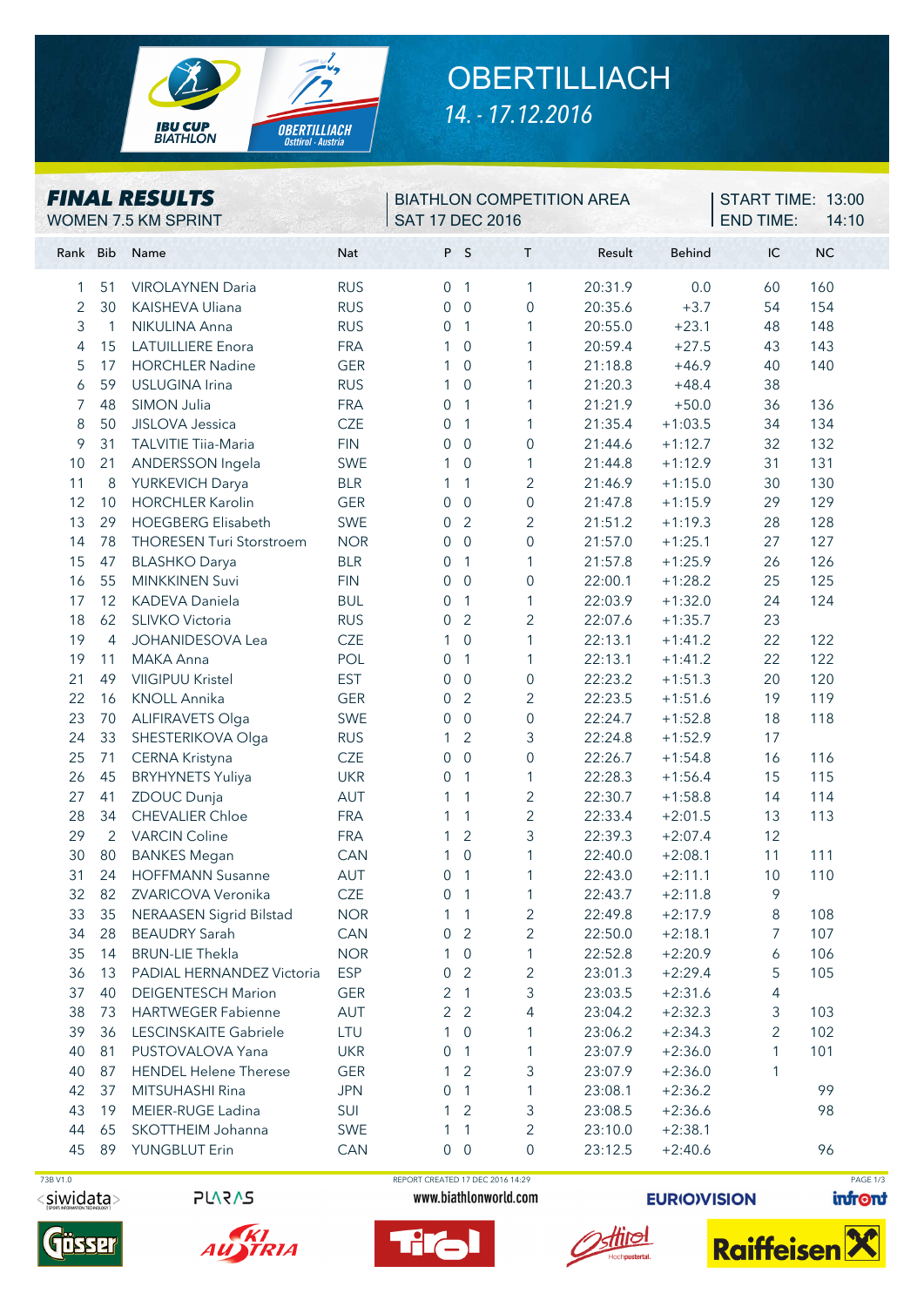

## **OBERTILLIACH** *14. - 17.12.2016*

| <b>FINAL RESULTS</b><br>WOMEN 7.5 KM SPRINT |          |                                                 |                          | <b>SAT 17 DEC 2016</b> |                     | <b>BIATHLON COMPETITION AREA</b> |                    | START TIME: 13:00<br><b>END TIME:</b><br>14:10 |                 |
|---------------------------------------------|----------|-------------------------------------------------|--------------------------|------------------------|---------------------|----------------------------------|--------------------|------------------------------------------------|-----------------|
| Rank Bib                                    |          | Name                                            | Nat                      |                        | P S                 | $\mathsf T$                      | Result             | <b>Behind</b>                                  | IC<br><b>NC</b> |
| 46                                          | 63       | <b>MEINEN Susanna</b>                           | SUI                      | $\mathbf{1}$           | $\overline{2}$      | 3                                | 23:13.7            | $+2:41.8$                                      | 95              |
| 47                                          | 56       | PITON Karolina                                  | POL                      | $\overline{2}$         | $\overline{2}$      | 4                                | 23:14.2            | $+2:42.3$                                      | 94              |
| 48                                          | 54       | POLIAKOVA Terezia                               | <b>SVK</b>               | 1                      | $\overline{2}$      | 3                                | 23:17.1            | $+2:45.2$                                      | 93              |
| 49                                          | 42       | <b>MOSER Nadia</b>                              | CAN                      | 1                      | 1                   | $\overline{2}$                   | 23:17.4            | $+2:45.5$                                      |                 |
| 50                                          | 88       | KALKENBERG Emilie Aagheim                       | <b>NOR</b>               | 2                      | $\overline{1}$      | 3                                | 23:18.1            | $+2:46.2$                                      |                 |
| 51                                          | 84       | <b>BISSIG Tanja</b>                             | SUI                      | $\boldsymbol{0}$       | $\sqrt{1}$          | $\mathbf{1}$                     | 23:21.5            | $+2:49.6$                                      | 90              |
| 52                                          | 27       | <b>KRUCHOVA Mariya</b>                          | <b>UKR</b>               | 1                      | 3                   | 4                                | 23:29.7            | $+2:57.8$                                      | 89              |
| 53                                          | 38       | MAJDISOVA Alzbeta                               | <b>SVK</b>               | 0                      | $\mathbf{1}$        | 1                                | 23:36.0            | $+3:04.1$                                      | 88              |
| 54                                          | 69       | DI LALLO Sabine                                 | SUI                      | 1                      | $\overline{2}$      | 3                                | 23:43.2            | $+3:11.3$                                      |                 |
| 55                                          | 74       | <b>COLOMBO Caroline</b>                         | <b>FRA</b>               | 1                      | 3                   | 4                                | 23:43.4            | $+3:11.5$                                      |                 |
| 56                                          | 22       | <b>KO</b> Eunjung                               | <b>KOR</b>               | 0                      | $\overline{2}$      | $\overline{2}$                   | 23:46.0            | $+3:14.1$                                      | 85              |
| 57                                          | 75       | PANFILOVA Mariya                                | <b>BLR</b>               | 1                      | $\overline{2}$      | 3                                | 23:49.2            | $+3:17.3$                                      | 84              |
| 58                                          | 46       | VITKUNAITE Kotryna                              | LTU                      | 0                      | $\mathbf{1}$        | 1                                | 23:55.9            | $+3:24.0$                                      | 83              |
| 59                                          | 26       | JUSKANE Zanna                                   | LAT                      | $\overline{2}$         | $\overline{2}$      | 4                                | 23:57.1            | $+3:25.2$                                      | 82              |
| 60                                          | 58       | <b>TSAKIRI Maria</b>                            | <b>GRE</b>               | 1                      | $\mathbf{1}$        | $\overline{2}$                   | 24:04.7            | $+3:32.8$                                      | 81              |
| 61                                          | 25       | <b>SZOECS Emoeke</b>                            | <b>HUN</b>               | 1                      | $\overline{4}$      | 5                                | 24:05.1            | $+3:33.2$                                      | 80              |
| 62                                          | 52       | <b>HORKA Ludmila</b>                            | <b>CZE</b>               | 3                      | $\mathfrak{Z}$      | 6                                | 24:10.7            | $+3:38.8$                                      |                 |
| 63                                          | 67       | <b>TANAKA Kirari</b>                            | <b>JPN</b>               | 0                      | $\mathfrak{Z}$      | 3                                | 24:21.3            | $+3:49.4$                                      | 78              |
| 64                                          | 68       | MACHYNIAKOVA Veronika                           | <b>SVK</b>               | 1                      | $\mathbf 0$         | 1                                | 24:25.2            | $+3:53.3$                                      | 77              |
| 65                                          | 79       | <b>HEINRICH Marie</b>                           | <b>GER</b>               | 3                      | $\overline{2}$      | 5                                | 24:25.4            | $+3:53.5$                                      |                 |
| 66                                          | 66       | <b>BIELECKA Dominika</b>                        | POL                      | 1                      | 4                   | 5                                | 24:30.8            | $+3:58.9$                                      | 75              |
| 67                                          | 53       | <b>HACHISUKA Asuka</b>                          | <b>JPN</b>               | $\overline{2}$         | $\mathbf{1}$        | 3                                | 24:38.4            | $+4:06.5$                                      | 74              |
| 68                                          | 61       | <b>KOSARAC</b> Dejana                           | <b>BIH</b>               | 2                      | $\mathbf{1}$        | 3                                | 24:39.2            | $+4:07.3$                                      | 73              |
| 69                                          | 23       | <b>MORTON Darcie</b>                            | AUS                      | 1                      | $\mathbf{1}$        | $\overline{c}$                   | 24:47.5            | $+4:15.6$                                      | 72              |
| 70                                          | 64       | MUIZNIECE Anda                                  | LAT                      | $\overline{c}$         | $\overline{2}$      | 4                                | 24:48.7            | $+4:16.8$                                      | 71              |
| 71                                          | 44       | <b>HWANG Hyesuk</b>                             | <b>KOR</b>               | 1                      | $\overline{2}$      | 3                                | 24:54.4            | $+4:22.5$                                      | 70              |
| 72                                          | 18       | TISEEVA Snejana                                 | <b>MDA</b>               | 0                      | $\mathfrak{Z}$      | 3                                | 24:56.2            | $+4:24.3$                                      | 69              |
| 73                                          | 85       | NETIKOVA Anna                                   | <b>SVK</b>               | $\boldsymbol{0}$       | $\mathbf 0$         | $\boldsymbol{0}$                 | 25:00.1            | $+4:28.2$                                      |                 |
| 74                                          | 77       | <b>JUNG Jumi</b>                                | <b>KOR</b>               | 2                      | $\overline{1}$      | 3                                | 25:00.8            | $+4:28.9$                                      | 67              |
| 75                                          | 83       | PARK Ji-Ae                                      | <b>KOR</b>               | $\overline{2}$         | 1                   | 3                                | 25:01.4            | $+4:29.5$                                      |                 |
|                                             | 76 60    | KOEVA Dafinka                                   | <b>BUL</b>               | 3                      | 3                   | 6                                | 25:11.6            | $+4:39.7$                                      | 65              |
| 77                                          | 43       | <b>KNOTTEN Karoline Offigstad</b>               | <b>NOR</b>               | 3                      | 3                   | 6                                | 25:13.5            | $+4:41.6$                                      |                 |
| 78                                          | 39       | DE MAEYER Rieke                                 | BEL                      |                        | -1                  | 2                                | 25:37.9            | $+5:06.0$                                      | 63              |
| 79                                          | 57       | <b>COTRUS Ana Larisa</b><br><b>SYTNYK Hanna</b> | <b>ROU</b>               |                        | 3                   | 4                                | 26:01.7            | $+5:29.8$                                      | 62              |
| 80<br>81                                    | 86<br>72 | RASINA Luisa                                    | <b>UKR</b><br><b>ROU</b> | 2                      | 3<br>$\overline{2}$ | 5<br>2                           | 26:05.4            | $+5:33.5$<br>$+5:51.7$                         | 59              |
| 82                                          | 9        | OZTUNC Zilan                                    | <b>TUR</b>               | 0<br>2                 | $\overline{2}$      | 4                                | 26:23.6<br>26:26.8 | $+5:54.9$                                      | 57              |
| 83                                          | 7        | DANILA Florina Iulia                            | <b>ROU</b>               | $\Omega$               | $\overline{2}$      | 2                                | 27:17.1            | $+6:45.2$                                      | 55              |
| 84                                          | 32       | <b>MUMOVIC Maja</b>                             | <b>BIH</b>               | $\Omega$               | 5                   | 5                                | 29:08.8            | $+8:36.9$                                      | 53              |
| 85                                          | 76       | LASICA Ana                                      | <b>BIH</b>               | 3                      | 5                   | 8                                | 32:33.7            | $+12:01.8$                                     | 51              |
|                                             |          |                                                 |                          |                        |                     |                                  |                    |                                                |                 |
| Did not finish                              |          |                                                 |                          |                        |                     |                                  |                    |                                                |                 |

3 KOLAROSKA Marija MKD 5



**PLARAS** 

www.biathlonworld.com